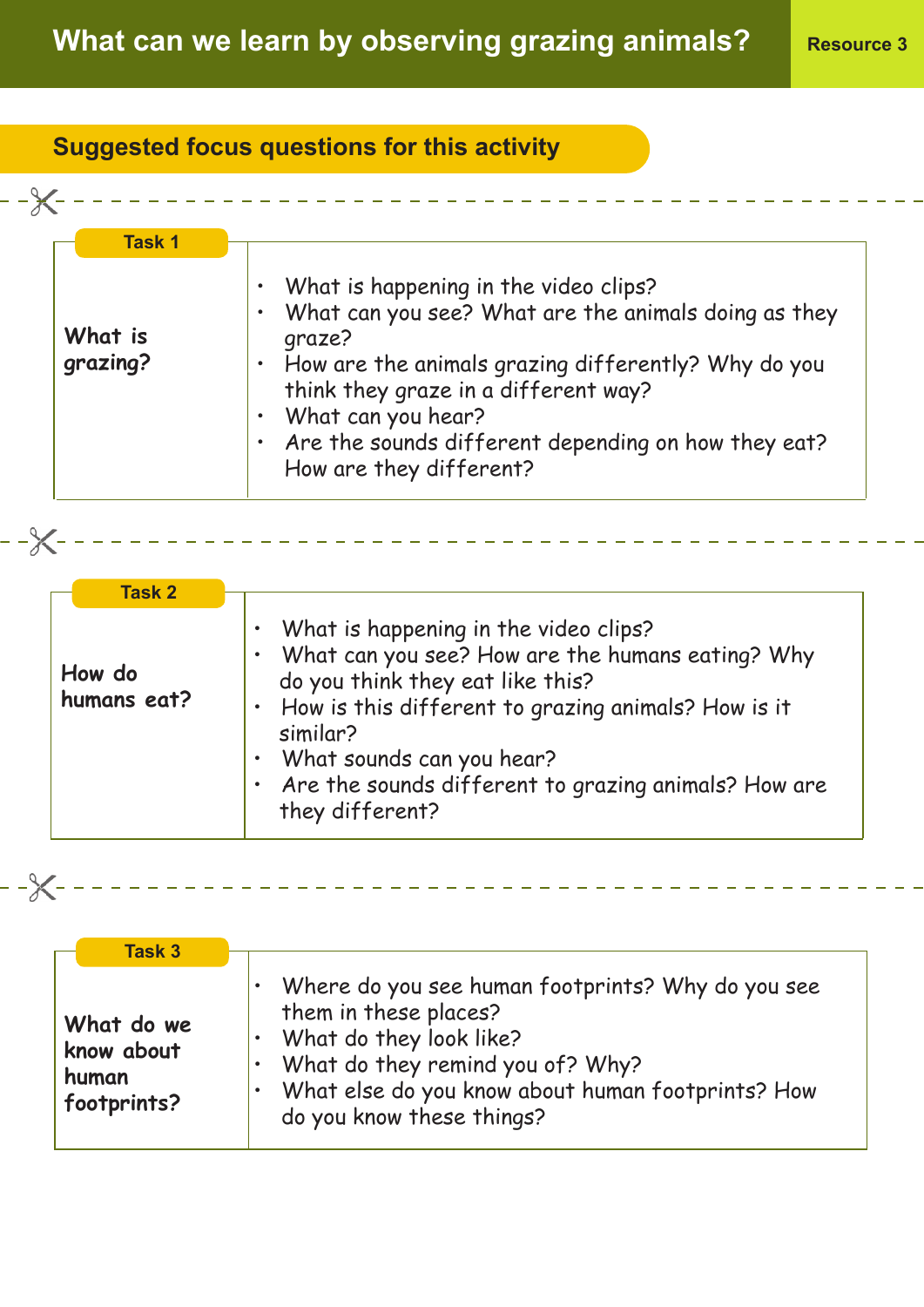**What can we learn by observing grazing animals?** Resource 3

| <b>Task 4</b>                                              |                                                                                                                                                                                                                                                                                                                                                                                                                                                                                                                                                                                                                                                                                                                                                                                                  |
|------------------------------------------------------------|--------------------------------------------------------------------------------------------------------------------------------------------------------------------------------------------------------------------------------------------------------------------------------------------------------------------------------------------------------------------------------------------------------------------------------------------------------------------------------------------------------------------------------------------------------------------------------------------------------------------------------------------------------------------------------------------------------------------------------------------------------------------------------------------------|
| What can we<br>find out by<br>observing our<br>footprints? | • Are the footprints all the same? How do you know?<br>What are the differences?<br>Are some footprints deeper than others? Why do you<br>think that is?<br>Who in your group will have the longest/shortest<br>footprint? Why do you think that?<br>Who in your group will have the widest/narrowest<br>footprint? Why do you think that?<br>What does your footprint look like?<br>Does it look like you expected? Why?<br>$\bullet$<br>How will you measure your footprint? Why do it like<br>that?<br>How long/wide do you think your footprint is? How do<br>you know that?<br>Measure it - how close was your estimate?<br>How will you know who has the longest/shortest/<br>widest/narrowest footprint?<br>What's the best way of comparing the footprints?<br>Why is this the best way? |

**How do adult footprints compare?** • What do you think the parent/carers footprints will look like? Why? • How will they be different/similar? Why do you think that? Ask them to stand in paint and make some footprints! • What do the footprints look like? How good were your predictions? **Task 5**

- -X-